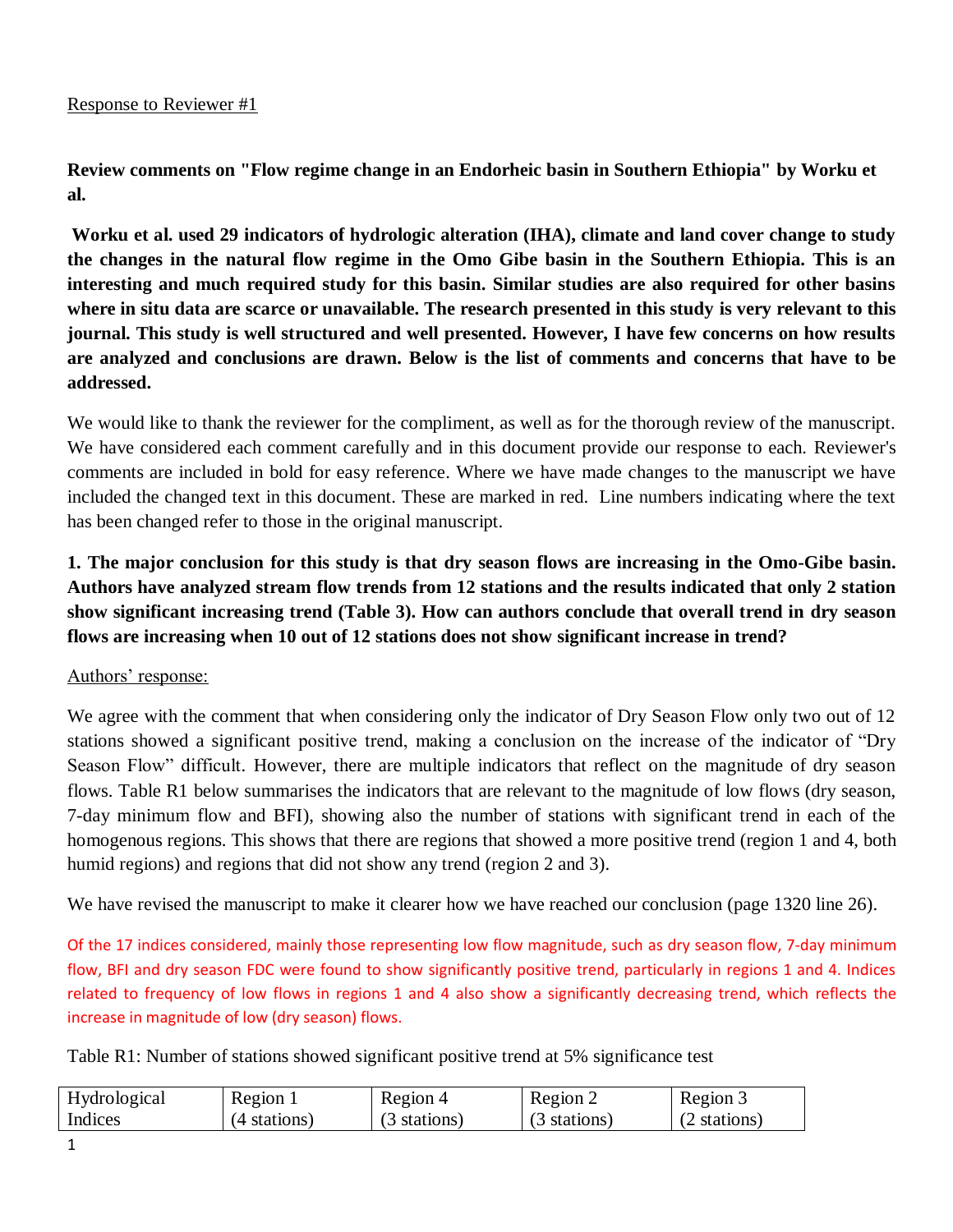| Dry season flow  |  |  |
|------------------|--|--|
| 7-day min. flow  |  |  |
| BFI              |  |  |
| FDC (Dry season) |  |  |

**2. It is hard to understand which stations are showing significant trend (by geographic location) and which stations are not. Can you identify stations with ids in Figure 1 and then discuss the results in trends so that readers can relate where significant trends are observed and how is the LCLU changing in those regions?**

## Authors' response:

We agree that it is not easy to interpret the geographic distribution of stations with positive/negative trends. We have included a map of the stations, with symbols showing the direction and the significance of the trend. As it is difficult to include symbols for all 17 indicators, we have grouped indicators showing trend in low flows and in high flows. We have included this as an additional figure, as Fig 1c. This has also been updated based on the following comment to indicate the availability of data at stations.

**3. Authors indicate that they have used stream flow data from 32 gauging stations (shown in Figure 1) which have records ranging from 14 to 46 years. It is not clear, which station has how many years of data. It would benefit readers if you can show in Figure 1 by classifying gauging station in Figure 1 by different colours based on the number of years of data available.**

### Authors' response:

We have updated the map in figure 1 to show the stations with length of the available recorded data in the revised manuscript. The flow data of all stations in the basin are categorised as being available from the 1960s, 1980s and 1980s, with different icons used in the map for each category. In addition, the stations with good quality and (almost) gap free data that were used for the Natural flow regime analysis are denoted as NFRstations (The updated figure is included in this response letter). We will edit Fig.1 in the revised manuscript.

# **4. Are the multi-year data (stream flow) from each station used in this study continuous without any data gaps? How did you handle if the data available was not continuous and has data gaps? How did you handle such situation while dealing trends?**

## Authors' response:

It is mentioned in the manuscript that there are 32 stations in the basin, but only some of these have a long data record. We used only 12 stations for the trend analysis that had good quality data with only few data missing. Where there was missing data in these, we used multiple regression to fill missing data by data from nearby station in the same homogenous region. We will clarify this in the revised manuscript as follows (page 1306):

We have analysed the quality of data for randomness, independence or persistence (autocorrelation) and consistency both for streamflow and rainfall. We used only those stations which satisfied these criteria and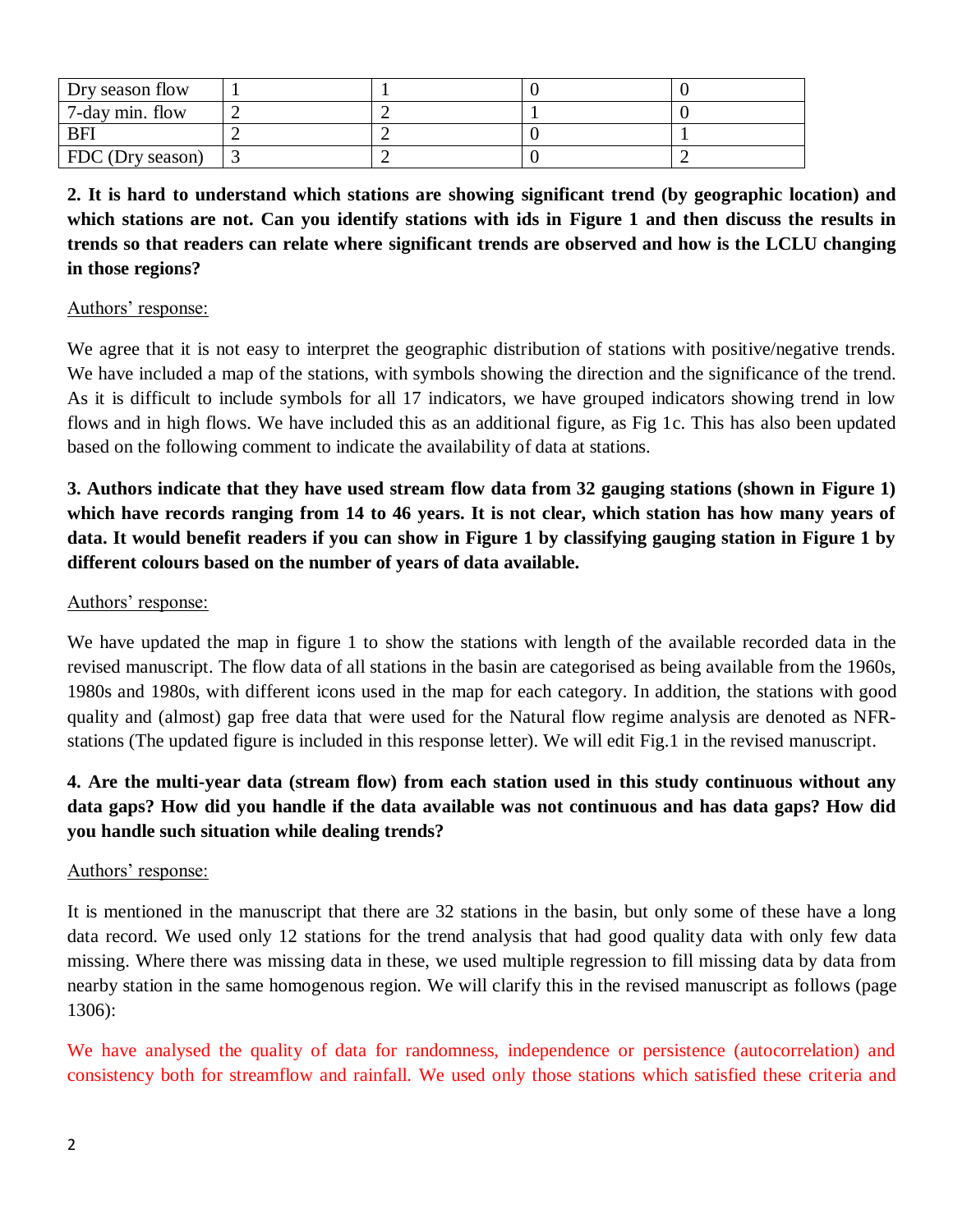had data without or with only few gaps. Where there were small gaps we used multiple regression to fill missing data using stations from the same homogenous regions

**5. Author indicated that ... "from each region the stations with the best data in terms of quality and record length in excess of 20 years were selected for characterizing the natural flow regime and variability. For most stations the period of record available spanned from about 1982 to 2008, with the exception of the stations at Abelti and Asendabo, where data was available from 1963 and 1967 respectively." The MK trends results would change based on the length of the data used. For example, MK trend result for a data (1982-2008) could show significant positive trend but may show a different trend when data with different time period/ length (1963-2008) is used. So, I am wondering if the time period for each station or length of the data is different, how we can inter compare trend results from one station to another.**

### Authors' response:

We agree that there may be an effect on the result due to the use of a different time periods, we have repeated the analysis for the same period (1982-2008) for all stations and checked the trend if there is any change on result. This showed that there are some slight differences of Sen's slope and Z (significance test), but overall it does not affect the significant test results, i.e., almost all the trend direction or significance remain the same as shown on Table 3A below. Numbers marked in yellow are those that have changed. We will edit the revised manuscript to reflect that we now used data for the same period as follows (page 1306):

For most stations the period of record available spanned from the early 1980's to 2008 and while data from some of the stations spanned from 1960's and 1990's to 2008, we used a common data period from 1982-2008 for all stations for the analysis.

**6. Moreover, the time period of analysis or length is not same for all the variables in this study. For example, stream flow used is from 1982-2008; Rainfall from 1970-2008; Temp (1970-2008); ET (2000- 2008); Water levels (1992-2008). How can we compare trends for these variables when the period of analysis is different? Authors should redo entire analysis by choosing a particular time period for all variables. Say 1982-2008. In case data is not available for at least 20 years, a different data set or variable should be used.**

#### Authors' response:

As in the previous comment we agree that the different time periods for different variables in the trend analysis may affect the result. We have repeated the analysis for the common period of time as the reviewer suggests and will incorporate changes in the revised manuscript. We have analysed this for stream flow for the period of 1982-2008 as explained in response to comment number 5. We have also reanalysed the rainfall and temperature data for the same period and the results will be included in the revised manuscripts as shown in Table 4 and 5. However, for the ET and lake levels there is inadequate ground measured data in the basin. The remotely sensed ET and Lake level data is not available for the full period from 1982 to 2008. Table 4 and 5 have been edited as shown below. Numbers marked in yellow are those that have only changed slightly, but not significantly; numbers marked in green are those that have changed in magnitude and direction of trend but not significantly and those that marked by pink colour have significant change.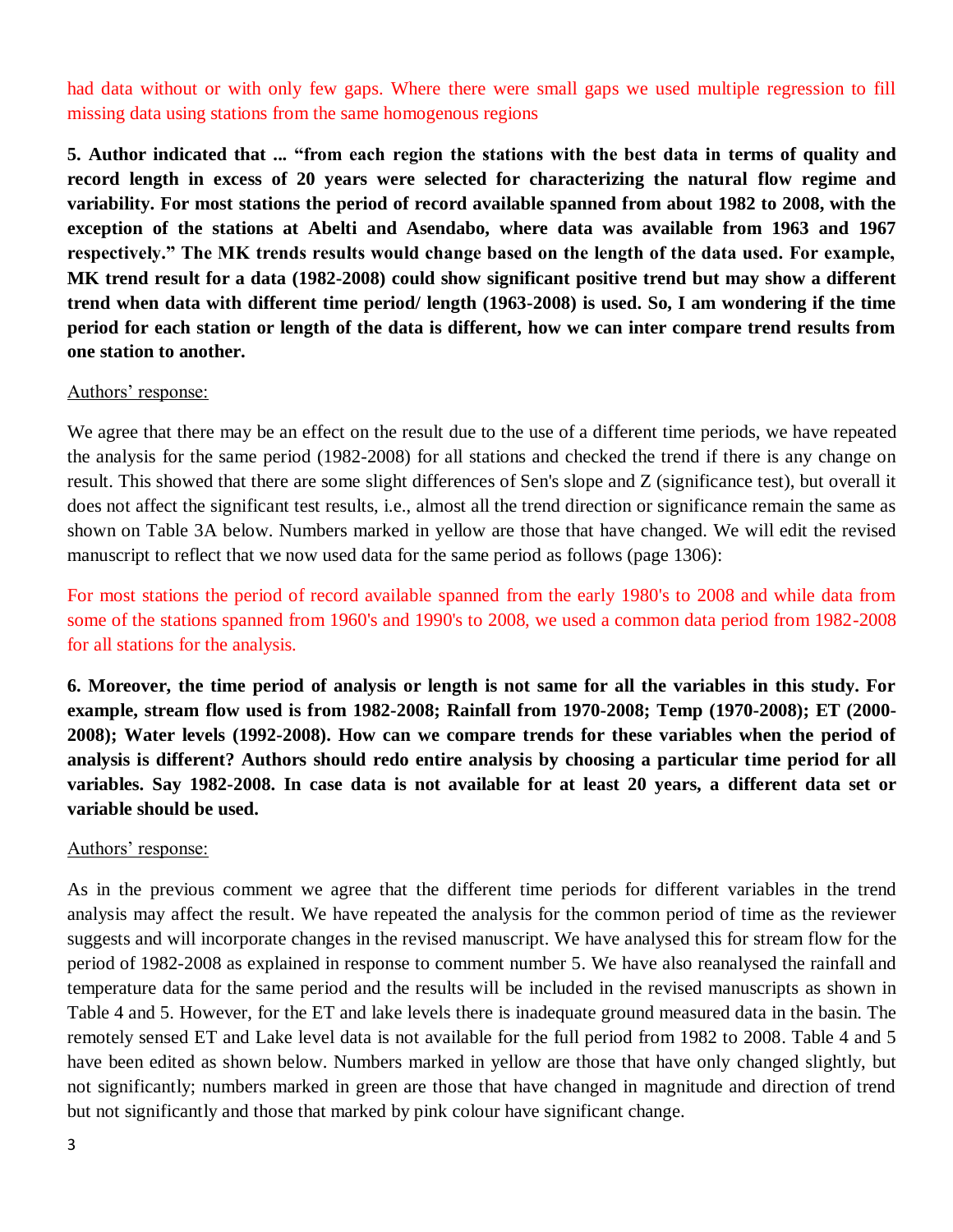We will edit the revised manuscript in section 2.2, page 1307:

For this analysis we used data from 1982-2008, the same period for which streamflow data was available.

**7. Page 1313, lines 27-29, authors indicate that P, PET, AET were analyzed for 70 spatially distributed points. However, previous research (Velpuri et al., 2013, Remote Sensing of Environment) indicates that point based estimates of P, PET, AET have more uncertainty than spatially averaged estimates. Moreover, daily point based estimates have lot more noise that can influence trends. Authors should use spatially averaged estimates instead of point based estimates.**

### Authors' response:

We have indeed used 70 spatially distributed points for P, PET and AET across all of five homogenous regions in the study area. These were subsequently averaged over each of the regions to determine the dryness index of the regions as shown on Fig. 2. This has been clarified in the manuscript.

The dryness index (DI=PET/P) and the evaporative index (EI=AET/P) were calculated using the mean annual value of PET, AET and precipitation (P) (mm/year) calculated at 70 spatially distributed points that represent all LULC. PET and AET were sampled from the 1 km<sup>2</sup> MODIS images, while values for P were determined using inverse distance weighting. The spatially distributed points were subsequently averaged over each homogenous region.

**8. It is hard to believe the results of land cover change analysis unless both the land cover data are thoroughly validated. Both the LULC datasets used in this study are generated using different input datasets and different classification algorithms. Most often comparisons of such datasets do not agree with each other. How much of change do you attribute to the difference in data sources? Don't you think, if 83% of increase in grassland and cropland due to conversion of FL, GL and WL is real, it should show significant increase in flows from majority of the stations?**

### Authors' response:

We agree that the consistency of the land cover maps is an important issue. In the revised manuscript we have included additional detail on how the land cover information was validated to the extent possible. The following clarification was added to section 2.

The two original land cover maps differ in sources of satellite data, resolution and processing algorithms. This could lead to erroneous interpretation of land use change between the two periods. A limited validation of the LULC maps was carried out through site visits to areas that remain unchanged in the two maps (water area, bare land and highland forest areas), and a good agreement was found with the classes shown in the two maps, though there were some small differences in area coverage. Additionally the changes in LULC found in the maps corroborated with changes in land use reported in other basins in Ethiopia (Rientjes et al., 2011).

4 **9. In the current manuscript, the discussion on the trends in IHA parameters for the 12 stations is presented as a whole. Instead, the trends in IHA parameters for the stations falling within a region vs LCLU change happening in the region should be examined to see the cause and effect of LULC change on each parameter trends. What I mean is that table 3 should be separated by regions. Then**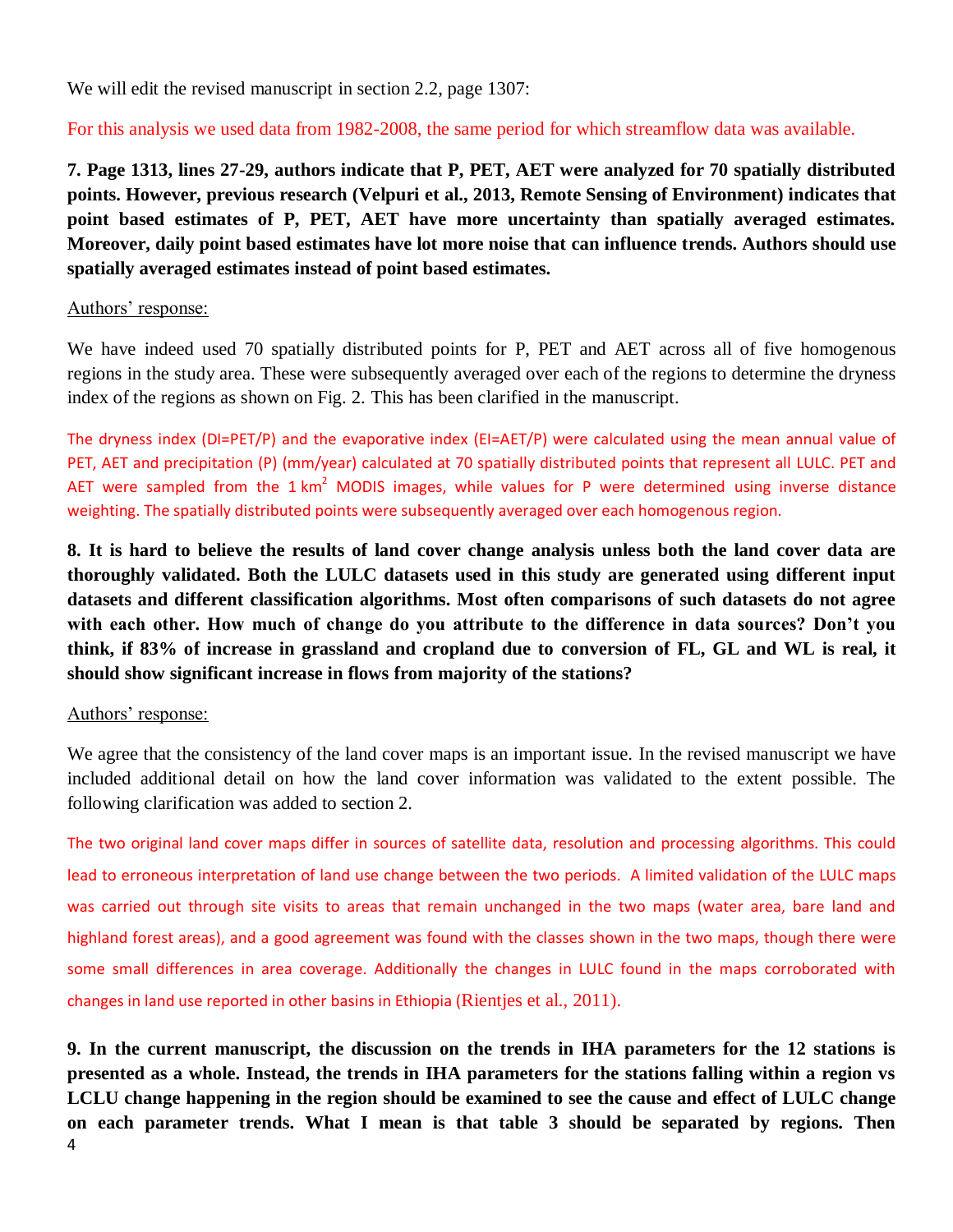## **comparison should be made with the parameter trends (significant or not) vs the amount of LCLU change.**

### Authors' response:

To clarify the spatial variability of the trends we now include a figure which shows the stations and trends in the different regions (Fig. 1c). The symbols used show the significance and direction of the trends found. We used Table 3A and 3B to summarise the results of 17 parameters of 12 stations, divided per region (Note that based on comments from reviewer 2, we have decreased the number of indices to 17).

We have added the following clarification in section 4.1:

Trends in the natural flow regime were observed to vary spatially across the basin. Humid regions 1 and 4, which were dominated by FL, WL, WG and SL, show more significant positive trends in low flow magnitudes compared to the dry sub-humid regions 2, 3 and 5 (Fig 1C), which are dominated by CL and GL. In the regions 1 and 4, FL, WL, WG, SL decreased by 64-73%, but CL and GL increased by 123-261%, whereas in regions 2, 3 and 5, CL and GL increased by ranges of 21-38% only.

## **10. In section 2.2 add discussion on Evapotranspiration (PET and AET) and land cover datasets used.**

### Authors' response:

We will include additional discussion on Evapotranspiration and land cover dataset used on revised manuscript as follows in section 2.2:

**Land use land cover (LULC):** For the analysis of change in LULC, and possible links to the natural flow regime analysis, we used two sets of land cover data that coincide with the period of data of streamflow. These are the global land cover of NASA/NOAA Pathfinder Land (PAL) data set of 1981-1994 of 1 Km resolution from the Advanced Very High Resolution Radiometer (AVHRR) produced by the University of Maryland Department of Geography (UMDG) (Hansen et al., 1998) and the dataset of 2009 with a resolution of 300 m produced by the European Space Agency (ESA, 2010).

**Potential and Actual Evapotranspiration (PET and AET):** we used MODIS16 (Mu et al., 2011) remote sensed data of 1 km<sup>2</sup> resolution which is available for the time period from 2000-2010 at a monthly time step. This is to investigate possible trends in actual evaporation (AET) and potential evaporation (PET), and to understand if these reflect the trends found in the temperature data. The MOD16 ET datasets are estimated using the algorithm described by Mu et al., (2011). This algorithm is based on the Penman-Monteith equation (Monteith, 1965). It considers the surface resistance as an effective resistance to evaporation from land surface and transpiration from the plant canopy. The data was obtained through FTP (ftp://ftp.ntsg.umt.edu/pub/MODIS/Mirror/MOD16/)

**11. Page 1305, Line 1, uses just 5% significance level instead of two significant levels.**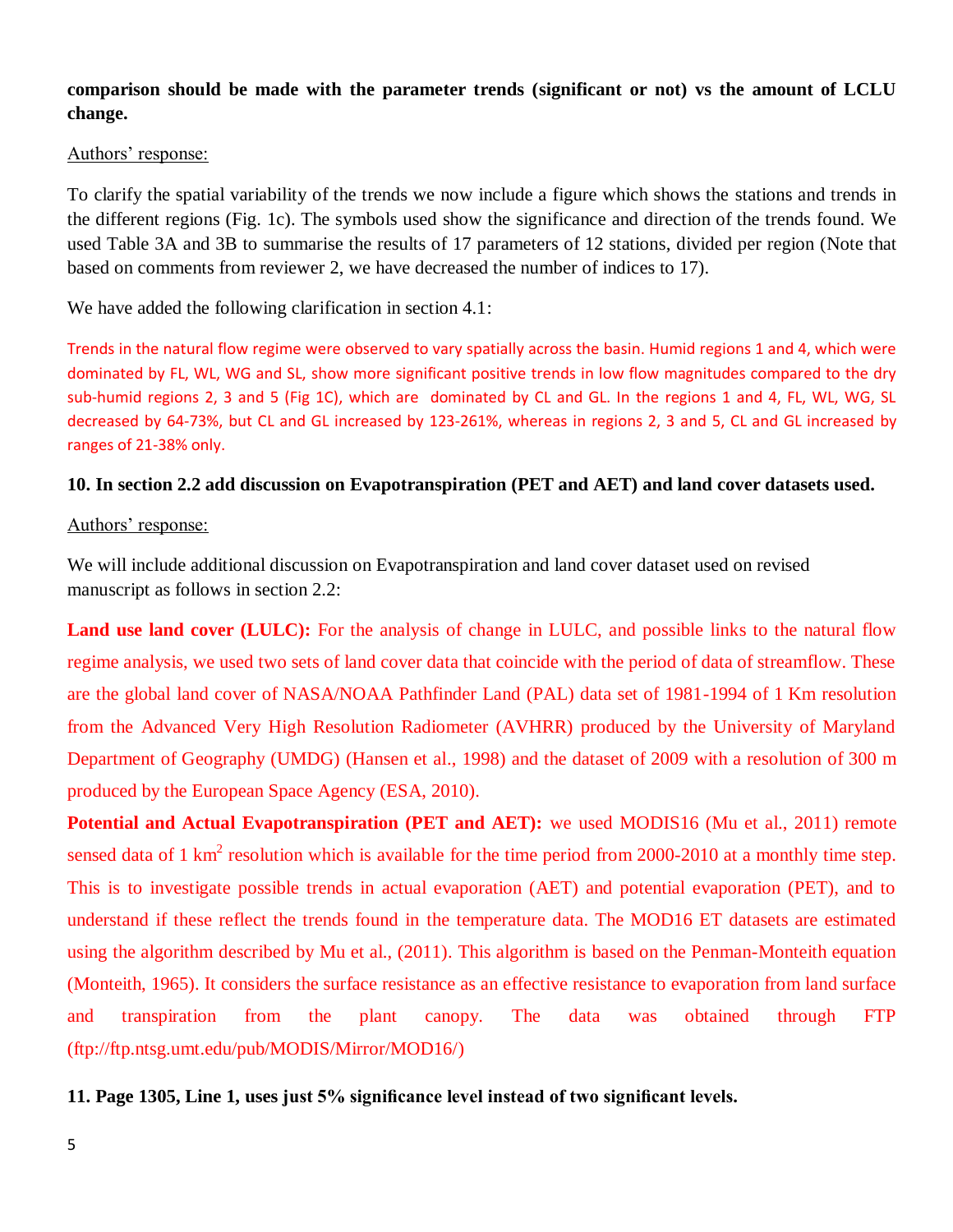## Authors' response:

We will use only the 5% significant level as recommended and have revised the manuscript as "...at the 5% two tail significance level." For clarity, this can be found on page 1309 rather than 1305.

## **12. Page 1307, selection of homogenous regions should be numbered as an individual section (2.3?)**

## Authors' response:

We will correct this as suggested in the revised manuscript.

# **13. Page 1309, Lines 24-25, MOD16 is actual ET dataset. Does it provide potential ET data? Provide the link from where you downloaded the data.**

## Authors' response:

Yes, MOD 16 data set has both actual and potential evapotranspiration data. The Brief Introduction to MODIS Evapotranspiration Data Set (MOD16) by Mu et al. 2011 describes the data as follows: "The MOD16 global evapotranspiration (ET)/latent heat flux (LE)/potential ET (PET)/potential LE (PLE) datasets are regular 1  $\text{km}^2$  land surface ET datasets for the 109.03 Million  $\text{km}^2$  global vegetated land areas at 8-day, monthly and annual intervals. The dataset covers the time period 2000-2010."

The link to the data is: [ftp://ftp.ntsg.umt.edu/pub/MODIS/Mirror/MOD16/,](ftp://ftp.ntsg.umt.edu/pub/MODIS/Mirror/MOD16/) which is also included in the manuscript in the data availability section.

# **14. In table 3, can you classify all the indices into five categories as in Table 2. For easy comparison, please maintain the number for each indices same as in Table 2.**

## Authors' response:

We have updated Table 3 as suggested and the revised version as will be included in the manuscript is shown below.

## **15. Can you provide p-value in tables 4, 5, and 6?**

## Authors' response:

We will include the p value in the revised manuscript. The revised version of Table 4, 5 and 6 are found below.

**16. Why have the authors presented flow duration curves (Figure 4) for pre-1995 and post 1995? This type of classification is not performed for IHA parameter trend analysis or for climate variable analysis. Then, why here? Although probability of exceedance has increased for post-1995 data, it could be due to climatic variability. It is not correct to draw conclusion that this increase in the probability (for 8 years) is due to land cover change.**

## Authors' response: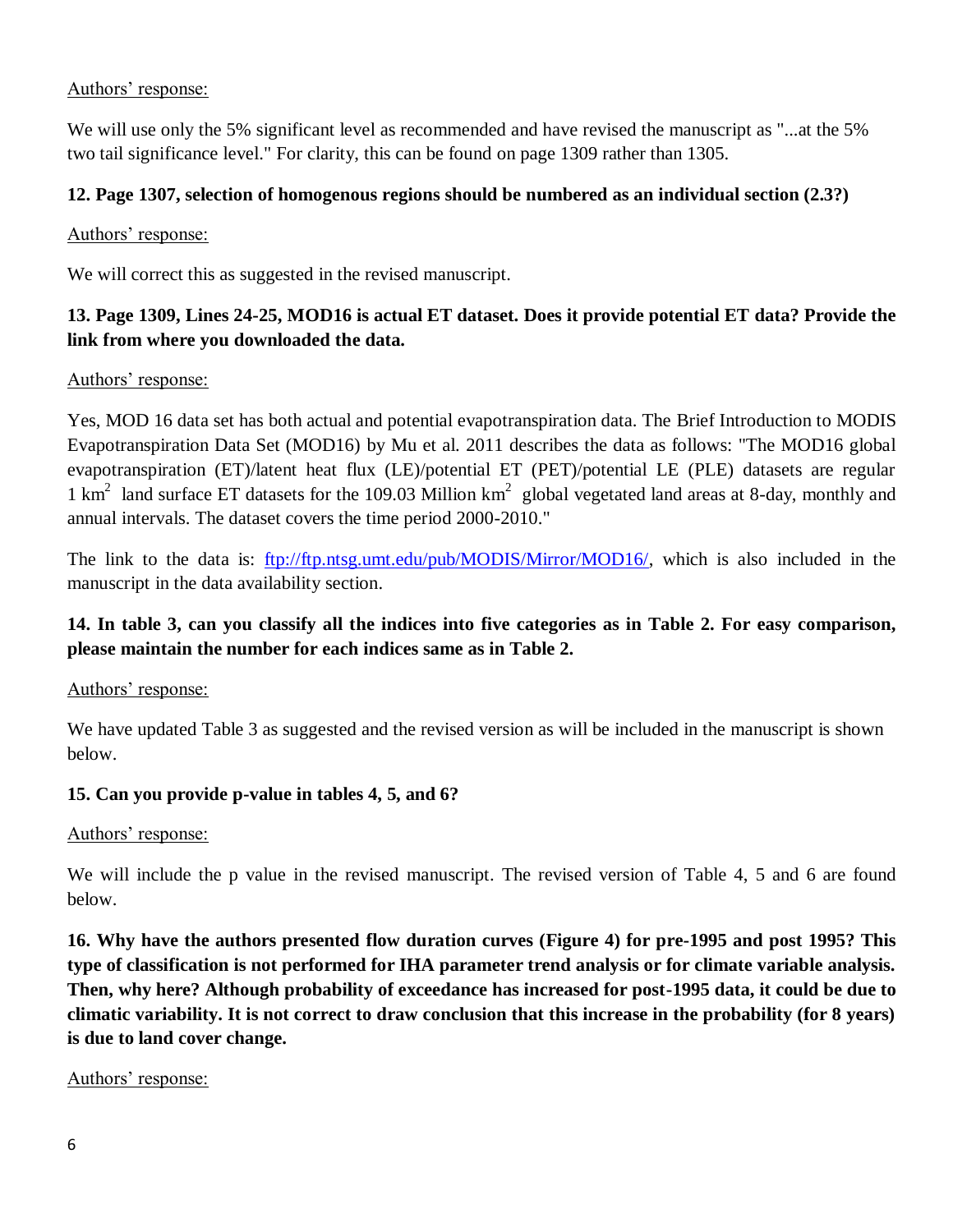The objective of this paper is to analyse trends in streamflow, and subsequently if trends are detected to identify the possible drivers. These trends are assessed through trends in the IHA indicators over the selected time period. As the flow duration curve aggregates flows over time it in itself can indeed not be used to detect trend. However, by dividing the period in to roughly two halves and analysing the FDC over the two periods we can see if there are any changes to the FDC that corroborate trends found in the other indicators. We agree that it is incorrect to draw conclusions on land cover change on changes to the FDC alone, but suggest that the changes to the FDC contribute to drawing such conclusions in combination with trends identified in other IHA indicators. Our conclusions were not based solely on the change to the FDC, and we have revised the text to ensure this is clear.

In section 3.1, "... to analyse if there are any clear deviation changes to the distribution between the two periods, and if these corroborate trends found in other indeces."

In section 3.3, "The trends found in the IHA indeces, such as for the 7-day minimum flow, as well as changes to the dry season FDC between the first and second parts of the periods analysed reflect this increase in runoff. This would suggest the dominance of LULC change in the changing distribution of runoff over changes due to the climate effect."

# **17. Figure 5 indicates that mean annual dry season rainfall for Omo-Ghibe is decreasing. This is in contrast with the conclusion of the study that dry season flows are increasing. How do you explain this?**

### Authors' response:

Thank you for your comment. Indeed in Fig.5 there is some suggestion that areal rainfall of the basin (dry season) averaged over the whole basin may be decreasing. This trend was, however, not found to be significant for most stations as shown in Table 4, except at two stations. We agree that a significant decrease would seem to be in contrast with the conclusion on the increasing dry season flows. However, as discussed, the change in flows, in particular for lower flows during the dry season are also impacted by the actual evapotranspiration, which is related to multiple factors; including availability of water, land cover, and temperature.

We have not made any amendments to the manuscript in response to this question

## **18. Did you analyze the trends in the Lake Turkana inflow (Figure 6) obtained from Abera, 2012?**

### Authors' response:

We did analyse the trend of inflow to Lake Turkana from the model results of Abera, 2012. The period available is, however, too short (seven years) to reliably analyse trends.

We have added a short sentence in section 3.4 to clarify:

The relatively short period for which the results of Abera, 2012 were available meant that a reliable analysis of trends could not be carried out.

# **19. Several sentences in the manuscript are confusing mainly due to poor choice of words. I would recommend a thorough English review.**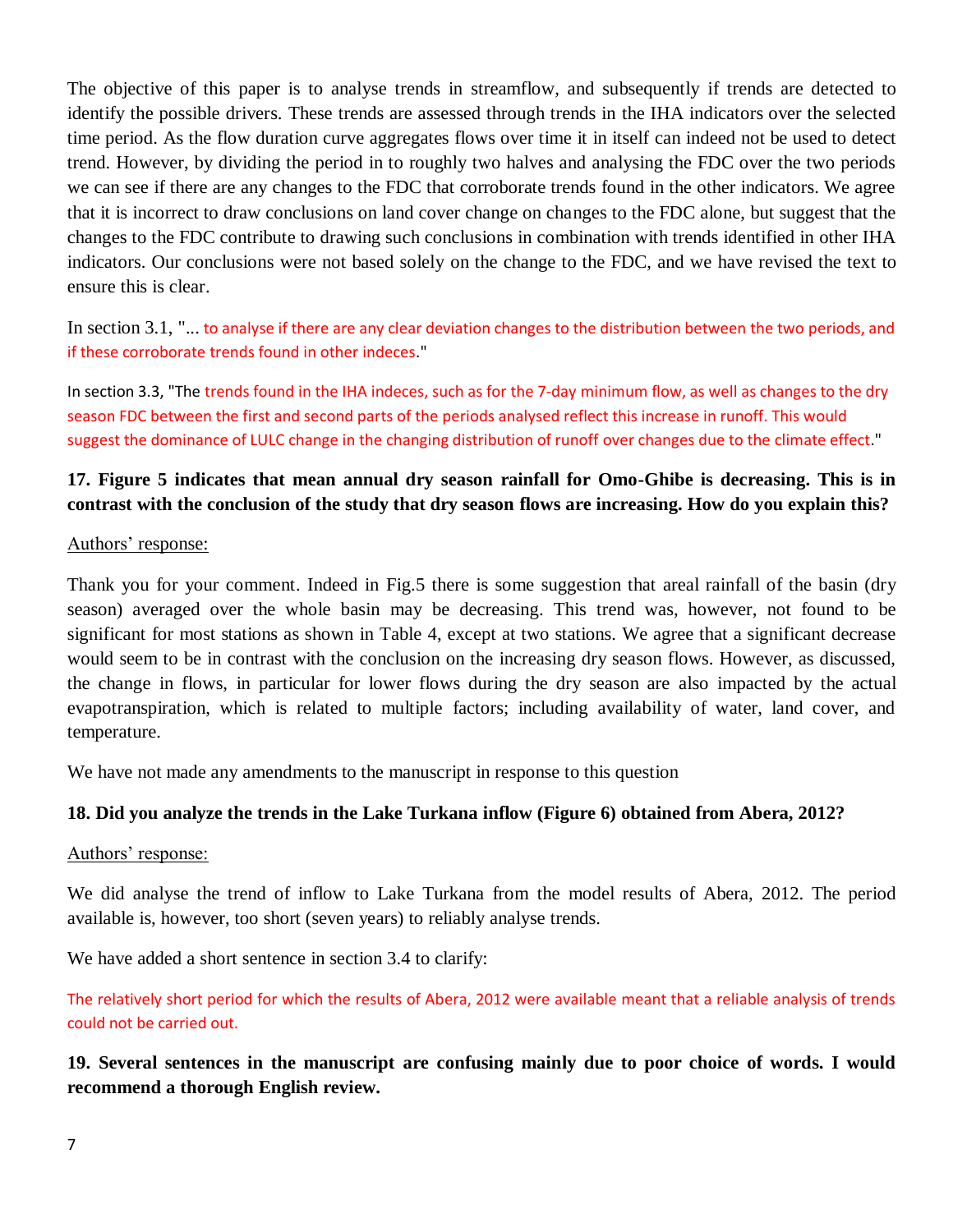### Authors' response:

Thank you the reviewer for your recommendation, we will carefully go through the revised manuscript and improve as required.

# **20. It is difficult to understand that temperature in the basin is showing significant increase whereas PET trend is not showing any increase. Can you explain why? Provide more information on how PET data was derived.**

### Authors' response:

Thank you for your comment. One could indeed expect that as temperature increases then evapotranspiration will also increase. This was, however, not the case in this analysis, which seems counterintuitive. As explained on page 1314 line 6-13, the land use/land cover changes, in combination with temperature changes result in the changes to evapotranspiration being more complicated. In humid areas, LULC have a more dominant effect on potential evapotranspiration than does temperature change, while in an arid region changes to the climate will have more effect than LULC change (Yang et al., 2012;Tomer and Schilling, 2009;Zhang et al., 2001). It is well known that forest land has a higher evapotranspiration than cropland and grassland (Zhang et al., 2001), which means conversion of land use from forest/wood land to grass/cropland will decrease evapotranspiration.

We derived potential evapotranspiration from the  $1 \text{km}^2$  resolution MODIS 16 product (Mu et al., 2011). This uses a combined energy balance and aerodynamic method or Penman-Monteith equation (Monteith, 1965).

We have added a small sentence to make this clearer in section 2.4.1 (revised 2.5.1) on page 1309 as:

MODIS 16 evapotranspiration data uses a combined energy balance and aerodynamic method or Penman-Monteith equation (Monteith, 1965) based on remote sensed information (Mu et al., 2011).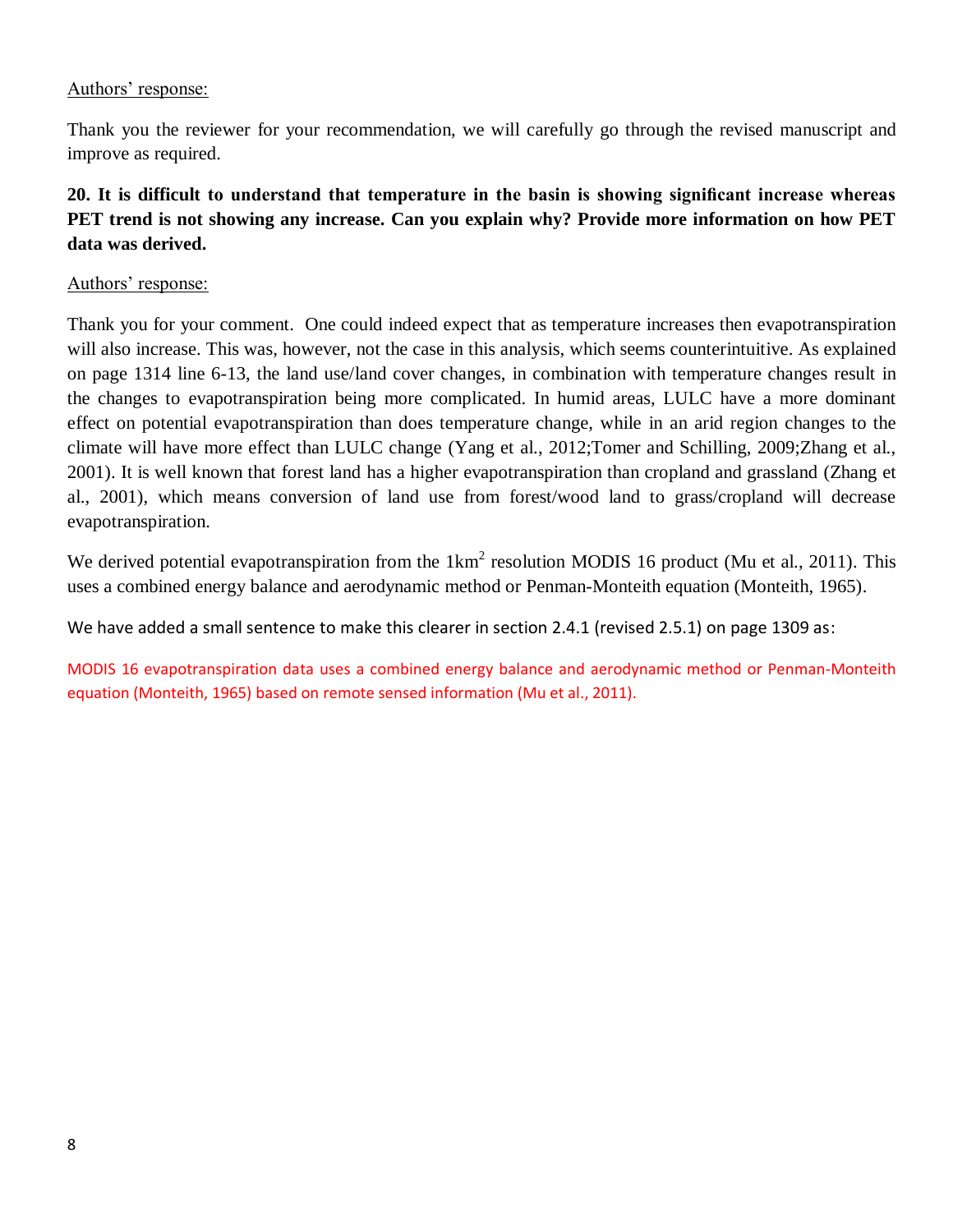



**c)**

Fig.1 (a) Africa and Ethiopia map (MoWR, 2011), (b) Homogenous regions and gauging stations based on their length of record year and stations used for NFR analysis, rainfall and temperature stations, (c) NFR trend of dry and wet season (sign. increase dry is for significant increase dry season flow; insign. decrease wet season is for insignificant decrease wet season flow).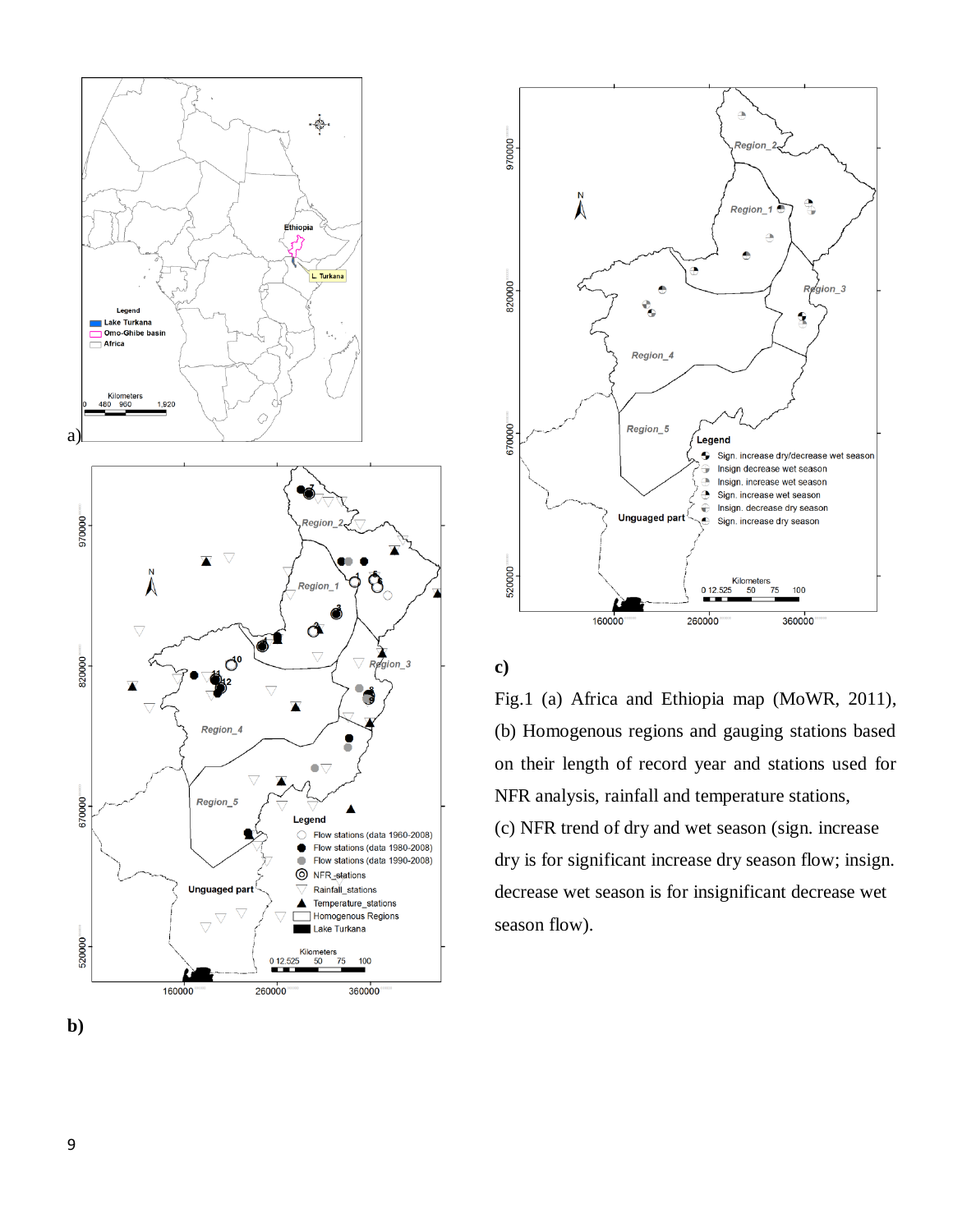|                | (1)                     | (2)                   | (3)                                | (4)                   | (5)                                             |
|----------------|-------------------------|-----------------------|------------------------------------|-----------------------|-------------------------------------------------|
| S.No.          | Hydrological Indices    | General<br>increasing | Significant increasing<br>$ω = 5%$ | General<br>decreasing | Significant<br>increasing $\omega \alpha = 5\%$ |
|                | <b>Magnitude</b>        |                       |                                    |                       |                                                 |
|                | Annual flow             | $8\,$                 | $\overline{c}$                     | 4                     |                                                 |
| $\overline{2}$ | Dry Season flow         | 9                     | $\overline{2}$                     | 3                     | $\Omega$                                        |
| 3              | Wet Season flow         | 6                     | $\overline{c}$                     | 6                     |                                                 |
| 4              | 7-day minimum flow      | $\overline{7}$        | 4                                  | 4                     |                                                 |
| 5              | 7-day max. flow         | 8                     | $\overline{2}$                     | 4                     | $\overline{2}$                                  |
| 6              | <b>Base flow Index</b>  | 8                     | 5                                  | 4                     | $\overline{0}$                                  |
| 7              | FDC (Annual)            | 8                     | $\overline{7}$                     | 4                     | 3                                               |
| 8              | FDC (Dry season)        | 6                     | 5                                  | 6                     | 4                                               |
| 9              | FDC (Wet season)        | 6                     | 3                                  | 6                     | 3                                               |
|                | <b>Timing</b>           |                       |                                    |                       |                                                 |
| 10             | Date of min. flow       | $\overline{3}$        | $\overline{0}$                     | 9                     | 2                                               |
| 11             | Date of max. flow       | $\overline{2}$        | $\boldsymbol{0}$                   | 9                     | 0                                               |
|                | <b>Duration</b>         |                       |                                    |                       |                                                 |
| 12             | Ext.Low flow duration   | $\overline{2}$        | $\boldsymbol{0}$                   | 9                     | $\overline{0}$                                  |
| 13             | High flow duration      | 4                     | 1                                  | $\overline{7}$        | $\overline{2}$                                  |
|                | <b>Frequency</b>        |                       |                                    |                       |                                                 |
| 14             | Ext.Low flow frequency  | $\mathbf{2}$          | 1                                  | $\overline{7}$        | 4                                               |
| 15             | High flow frequency     | 5                     | $\mathbf{1}$                       | $\overline{2}$        |                                                 |
|                | <b>Flow Variability</b> |                       |                                    |                       |                                                 |
| 16             | Low pulse count         | 3                     | $\mathbf{0}$                       | 6                     | $\overline{2}$                                  |
| 17             | High pulse count        | 5                     | $\overline{2}$                     | $\overline{2}$        | $\boldsymbol{0}$                                |

**Table 1:** 17 Hydrological indices analysed at 12 stations and the number of stations that show a generally increasing or decreasing trend, as well as the number of stations at which the trend is significant at the  $\alpha = 5\%$ .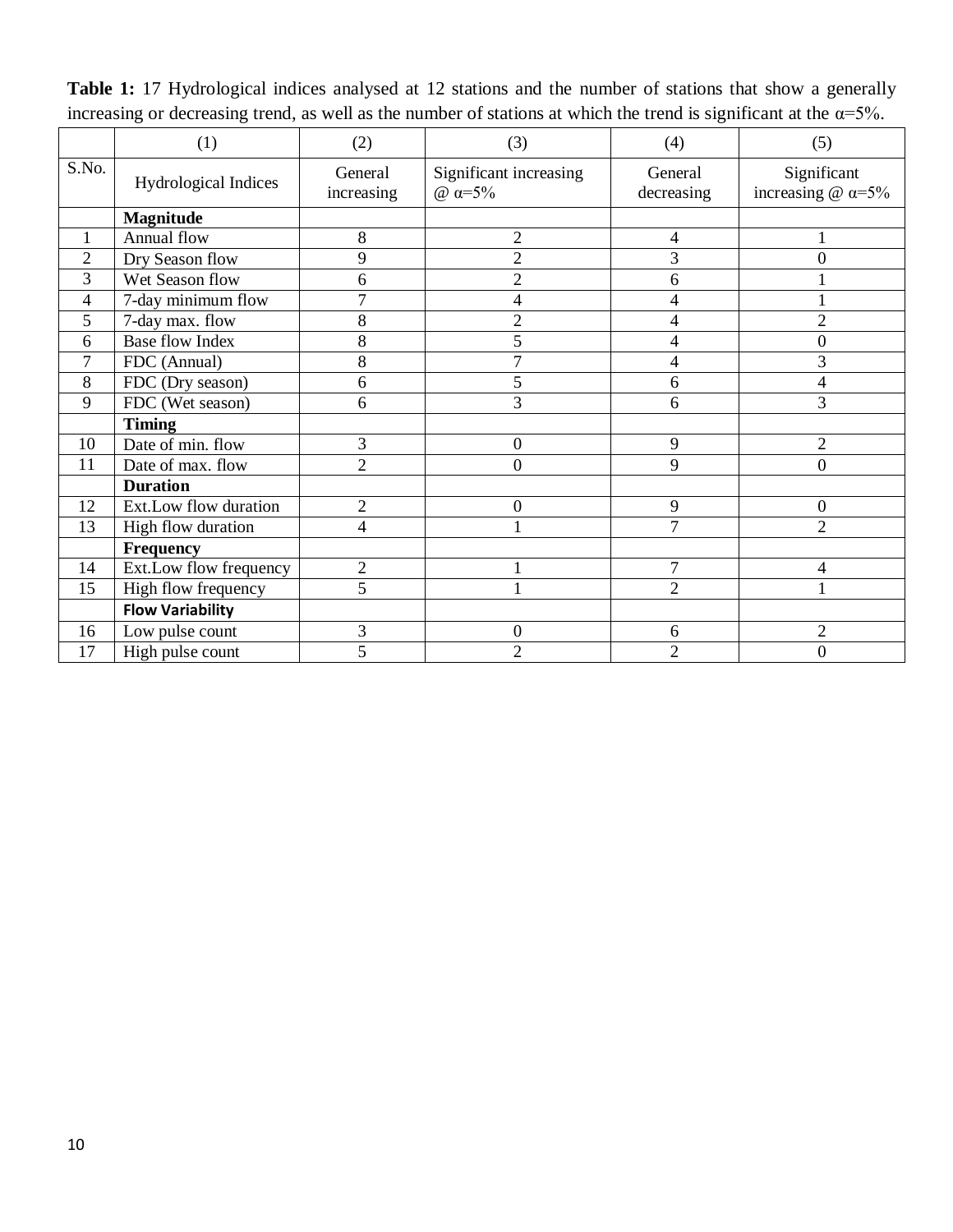|                        | <b>REGION1</b>             |      |                            |          |                            |              |                            |          | <b>Region 2</b>           |         |                            |          |                           |         |                           |              | <b>Region 4</b>            |         |                            |             |
|------------------------|----------------------------|------|----------------------------|----------|----------------------------|--------------|----------------------------|----------|---------------------------|---------|----------------------------|----------|---------------------------|---------|---------------------------|--------------|----------------------------|---------|----------------------------|-------------|
| Hydrological           | Abelti 1960s               |      | Abelti 1980                |          | Asendabo                   |              | Asendabo<br>1980           |          | Megecha                   |         | Megecha 1980               |          | Wabi                      |         | <b>Wabi 1980</b>          |              | G.Shebe                    |         | <b>G.Shebe 1980</b>        |             |
| Indices                | Sen's<br>slope,<br>(trend) | Z    | Sen's<br>slope,<br>(trend) | Z        | Sen's<br>slope,<br>(trend) | Z            | Sen's<br>slope,<br>(trend) | Z        | Sen's<br>slope,<br>(trend | Z       | Sen's<br>slope,<br>(trend) | Z        | Sen's<br>slope,<br>(trend | Z       | Sen's<br>slope,<br>(trend | z            | Sen's<br>slope,<br>(trend) | Z       | Sen's<br>slope,<br>(trend) | Z           |
| Annual                 | 0.88                       | 1.11 | 26.37                      | 1.15     | 0.09                       | 0.49         | 3.06                       | 1.33     | $-0.03$                   | 2.19    | $-0.12$                    | 0.417    | 0.16                      | 0.98    | 1.65                      | 0.584        | 0.01                       | 0.01    | 5.18                       | 1.32        |
| Dry Season             | 0.7                        | 2.10 | 19.11                      | 2.38     | 0.11                       | 1.66         | 2.69                       | 1.83     | 0.01                      | 0.04    | $-0.13$                    | 0.580    | 0.03                      | 0.3     | 0.36                      | 0.21         | 0.05                       | 0.41    | 1.20                       | 0.58        |
| Wet Season             | 1.59                       | 1.11 | 33.85                      | 1.10     | $-0.19$                    | 0.6          | 5.34                       | 0.63     | $-0.11$                   | 2.41    | $-0.02$                    | 0.042    | 0.58                      | 1.3     | 5.00                      | 0.770        | $-0.08$                    | 0.18    | 6.84                       | 1.27        |
| 7-day min flow         | 0.23                       | 2.72 | 7.42                       | 3.615    | 0.07                       | 3.36         | 1.47                       | 3.294    | 0.01                      | 3.91    | $-0.03$                    | 1.290    | $-0.02$                   | 1.18    | $-0.10$                   | 0.560        | 0.04                       | 0.48    | $-0.07$                    | 0.09        |
| 7-day max flow         | 1.54                       | 0.55 | 29.80                      | 0.353    | $-0.19$                    | 0.3          | 3.30                       | 0.417    | $-0.41$                   | 2.83    | $-1.96$                    | 1.760    | 2.06                      | 0.84    | 28.70                     | 0.770        | 0.6                        | 0.61    | 3.35                       | 0.210       |
| Base flow Index        | 0.01                       | 2.19 | 0.03                       | 2.65     | 0.01                       | $\mathbf{2}$ | 0.03                       | 3.75     | 0.01                      | 1.11    | $-0.01$                    | 0.830    | $-0.01$                   | 1.11    | $-0.01$                   | 0.056        | 0.01                       | 1.93    | $-0.02$                    | 0.49        |
| FDC (Annual)*          | < 0.0001                   | 8.4  | < 0.0001                   | 5.518    | < 0.0001                   | 4.7          | < 0.0001                   | 5.82     | 0.01                      | $-2.55$ | 0.287                      | 1.06     | 0.89                      | $-0.14$ | 0.080                     | $-1.751$     | < 0.0001                   | 5.03    | < 0.0001                   | 6.84        |
| FDC (Dry)*             | < 0.0001                   | 14.7 | < 0.0001                   | 19.29    | < 0.0001                   | 8.4          | < 0.0001                   | 8.27     | 0.003                     | $-2.97$ | < 0.0001                   | 5.05     | $-1.43$                   | 0.15    | 0.131                     | $-1.510$     | < 0.0001                   | $-3.98$ | 0.16                       | $-1.42$     |
| FDC (Wet)/*            | 0.023                      | 2.3  | 0.590                      | 0.539    | 0.28                       | 1.07         | 0.001                      | 3.361    | 0.016                     | $-2.41$ | 0.176                      | 1.35     | 0.14                      | $-1.46$ | 0.008                     | $-2.632$     | 0.27                       | 1.1     | 0.53                       | 0.63        |
| Date min flow          | $-0.42$                    | 0.78 | $-7$                       | $-0.617$ | $-0.36$                    | 0.94         | $-3.00$                    | $-0.499$ | $-1.83$                   | 2.36    | $-3.00$                    | $-0.208$ | $-0.88$                   | 1.02    | 0.00                      | $\Omega$     | $-0.91$                    | 1.55    | $-2.50$                    | $-0.37$     |
| Date max flow          | 0.01                       | 0.04 | $-2$                       | $-0.639$ | $-0.19$                    | 0.68         | $-4.00$                    | $-0.521$ | $-0.31$                   | 1.07    | $-4.00$                    | $-0.79$  | $-0.46$                   | 1.25    | $-3.50$                   | $-0.77$      | $-0.5$                     | 0.74    | $-8.50$                    | $-1.24$     |
| Ext.Low flow duration  | $-0.17$                    | 0.86 | $-5.20$                    | $-3.620$ | $-0.19$                    | 1.73         | $-5.20$                    | $-1.91$  | 0.08                      | 0.53    | 0.57                       | 0.38     | $-0.22$                   | 0.42    | 0.81                      | 0.65         | $-0.1$                     | 0.4     | $-0.0010$                  | $-0.18$     |
| High flow duration     | 0.01                       | 0.05 | $-0.92$                    | $-0.370$ | $-0.18$                    | 0.94         | $-3.57$                    | $-2.25$  | 0.12                      | 1.83    | $-0.06$                    | $-0.06$  | $-0.15$                   | 1.34    | $-1.36$                   | $-0.96$      | $-0.03$                    | 0.27    | $-1.300$                   | $-0.63$     |
| Ext.Low flow frequency | $-0.03$                    | 1.99 | $-1.00$                    | $-2.940$ | $-0.06$                    | 2.03         | $-2.00$                    | $-2.83$  | 0.1                       | 3.01    | 1.00                       | 1.44     | 0.08                      | 1.83    | 1.00                      | $\mathbf{1}$ | $-0.14$                    | 3.14    | $-1$                       | $-2.15$     |
| High flow frequency    | 0.01                       | 0.05 | 0.00                       | 0.085    | 0.07                       | 2.34         | 1.00                       | 1.82     | 0.01                      | 0.28    | 0.001                      | 0.103    | 0.01                      | 0.34    | 0.00                      | 0.28         | 0.01                       | 0.36    | $\Omega$                   | $\mathbf 0$ |
| Low pulse count        | $-0.05$                    | 2.14 | 0.00                       | $-0.820$ | $-0.06$                    | 1.58         | $-1.00$                    | $-1.03$  | 0.05                      | 1.1     | 1.00                       | 1.896    | 0.11                      | 1.45    | 1.00                      | 0.72         | 0.01                       | 0.73    | $-0.001$                   | $-0.32$     |
| High pulse count       | 0.06                       | 2.02 | 1.00                       | 1.950    | 0.01                       | 1.36         | 1.00                       | 1.22     | 0.01                      | 0.17    | 0.001                      | 0.103    | 0.09                      | 0.99    | 0.00                      | 0.023        | 0.01                       | 1.29    | $\Omega$                   | $\Omega$    |

**Table 3A: Main hydrological indices trend and its significance level for all data in the range of 1982-2008 compared to longer period of data (1960s-2008), the bold figure shows significantly changed with 5 % significance level.**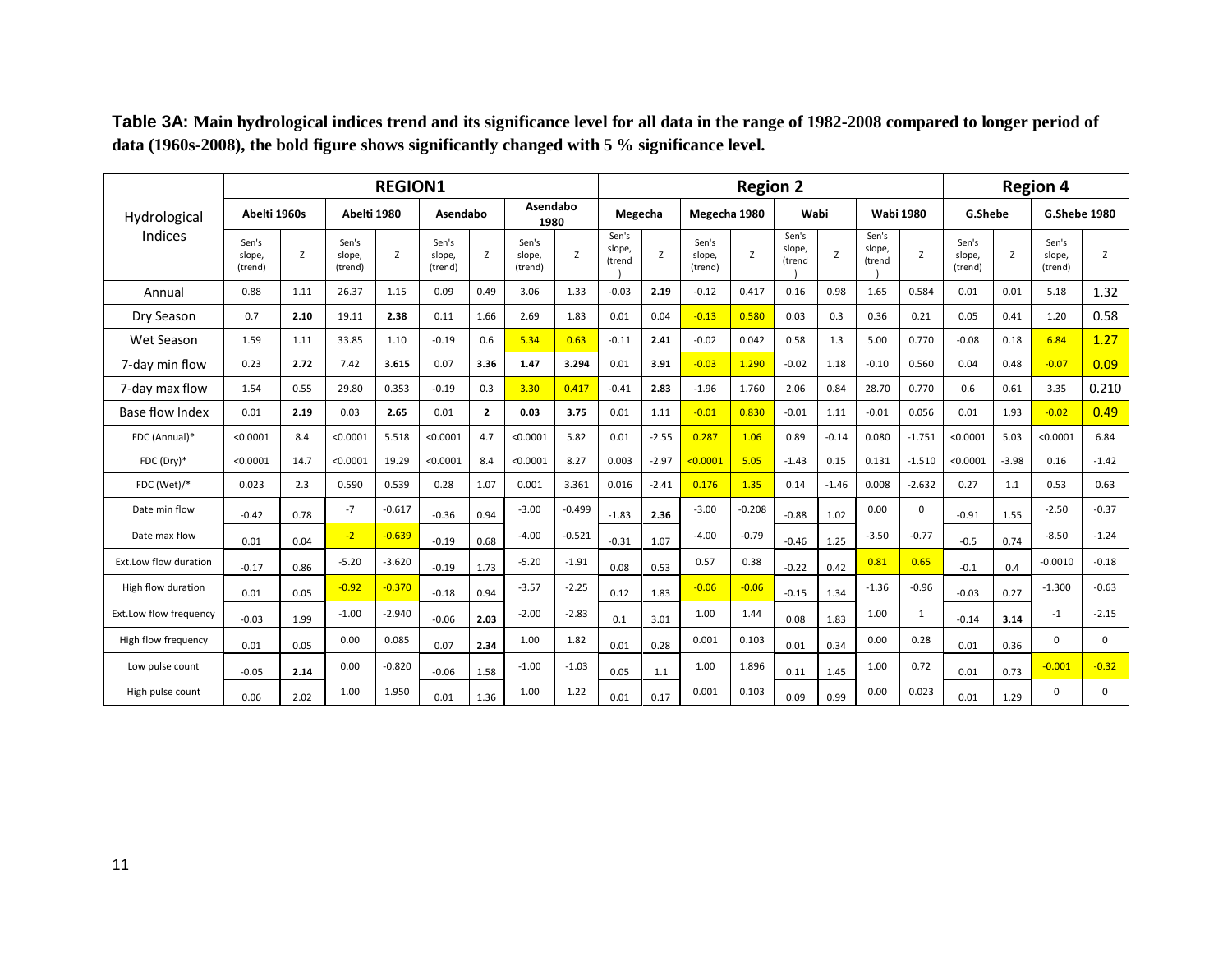Table 2B: 17 Hydrological indices analysed at 12 stations and the number of stations that show a generally increasing (column A) or decreasing trend (Column C), as well as the number of stations at which the trend is significantly increasing (column B) and significantly decreasing (column D) at the  $\alpha = 5\%$ .

| S.No           |                        |                |                | Region 1 (Id-1,2,3,4) |                |                |                | <b>Region 2</b> |                |                |                | <b>Region 3</b> |              |                |                | <b>Region 4</b> |              | Summary        |                |
|----------------|------------------------|----------------|----------------|-----------------------|----------------|----------------|----------------|-----------------|----------------|----------------|----------------|-----------------|--------------|----------------|----------------|-----------------|--------------|----------------|----------------|
|                | Hydrological Indices   | A              | B              | C                     | D              | Α              | B              | C               | D              | Α              | B              | C               | D            | Α              | B              | C               | D            | <b>Total B</b> | <b>Total D</b> |
|                | <b>Magnitude</b>       |                |                |                       |                |                |                |                 |                |                |                |                 |              |                |                |                 |              |                |                |
| 1              | Annual                 | $\overline{3}$ | $\mathbf{1}$   | $\mathbf{1}$          | $\mathbf{0}$   | $\overline{2}$ | 1              | $\mathbf{1}$    | $\Omega$       | $\mathbf{1}$   | $\Omega$       | $\mathbf{1}$    | 0            | $\overline{2}$ | $\Omega$       | $\mathbf{1}$    | $\Omega$     | $\overline{2}$ | $\Omega$       |
| 2              | Dry Season             | 4              | $\mathbf{1}$   | 0                     | $\mathbf{0}$   | $\overline{2}$ | $\mathbf 0$    | $\overline{2}$  | $\Omega$       | $\overline{2}$ | 0              | $\Omega$        | 0            | 3              | $\mathbf{1}$   | 3               | $\mathbf 0$  | $\overline{2}$ | $\Omega$       |
| 3              | Wet Season             | 3              | $\mathbf{1}$   | $\mathbf{1}$          | $\mathbf 0$    | $\overline{2}$ | $\mathbf{1}$   | $\mathbf{1}$    | 0              | $\mathbf{1}$   | $\mathbf 0$    | $\mathbf{1}$    | 0            | 3              | $\mathbf 0$    | $\mathbf 0$     | $\Omega$     | $\overline{2}$ | $\mathbf 0$    |
| 4              | 7-day min flow         | 4              | $\overline{2}$ | $\mathbf 0$           | $\mathbf 0$    | $\mathbf{1}$   | $\mathbf 0$    | $\Omega$        | 0              | $\overline{2}$ | 0              | 0               | 0            | $\overline{2}$ | $\overline{2}$ | $\mathbf{1}$    | $\Omega$     | 4              | 0              |
| 5              | 7-day max flow         | 4              | $\mathbf{1}$   | $\Omega$              | $\mathbf 0$    | $\overline{2}$ | $\mathbf{1}$   | 1               | 0              | $\mathbf{1}$   | 0              | $\mathbf{1}$    | $\mathbf{1}$ | $\overline{2}$ | 0              | $\mathbf{1}$    | $\Omega$     | $\overline{2}$ | $\mathbf{1}$   |
| 6              | <b>Base flow Index</b> | 4              | $\overline{2}$ | $\Omega$              | $\mathbf 0$    | 0              | $\mathbf{0}$   | 3               | 0              | $\overline{2}$ | $\mathbf{1}$   | $\mathbf 0$     | 0            | $\overline{2}$ | 2              | $\mathbf{1}$    | $\Omega$     | 5              | 0              |
| $\overline{7}$ | FDC (Annual)*          | 3              | 3              | $\mathbf{1}$          | $\mathbf{1}$   | $\overline{2}$ | $\mathbf{1}$   | $\mathbf{1}$    | $\Omega$       | $\mathbf{1}$   | 0              | $\mathbf{1}$    | $\mathbf{1}$ | 3              | 3              | 0               | $\Omega$     | $\overline{7}$ | $\overline{2}$ |
| 8              | FDC (Dry)*             | $\overline{2}$ | $\overline{2}$ | $\overline{2}$        | $\mathbf{0}$   | 1              | $\mathbf{1}$   | $\overline{2}$  | $\mathbf{1}$   | $\overline{2}$ | $\overline{2}$ | $\Omega$        | 0            | $\mathbf{1}$   | $\mathbf{1}$   | $\overline{2}$  | $\Omega$     | 6              | $\mathbf{1}$   |
| 9              | FDC (Wet)/*            | 3              | $\mathbf{1}$   | $\mathbf{1}$          | $\mathbf 0$    | $\overline{2}$ | $\mathbf{1}$   | $\mathbf{1}$    | $\mathbf{1}$   | $\mathbf{1}$   | 1              | $\mathbf{1}$    | $\mathbf{1}$ | 3              | $\mathbf{1}$   | 0               | $\mathbf 0$  | 4              | $\overline{2}$ |
|                | <b>Timing</b>          |                |                |                       |                |                |                |                 |                |                |                |                 |              |                |                |                 |              |                |                |
| 10             | Date min flow          | 0              | 0              | 4                     | 0              | $\Omega$       | $\mathbf 0$    | $\overline{2}$  | $\overline{2}$ | $\overline{2}$ | 0              | 0               | $\mathbf{0}$ | $\mathbf{1}$   | $\Omega$       | $\overline{2}$  | $\mathbf 0$  | $\mathbf 0$    | $\overline{2}$ |
| 11             | Date max flow          | $\overline{2}$ | 0              | $\overline{2}$        | 0              | $\Omega$       | $\mathbf 0$    | 3               | 0              | 0              | 0              | $\overline{2}$  | 0            | $\mathbf 0$    | 0              | 3               | $\mathbf 0$  | $\mathbf{0}$   | 0              |
|                | <b>Duration</b>        |                |                |                       |                |                |                |                 |                |                |                |                 |              |                |                |                 |              |                |                |
| 12             | Ext.Low flow duration  | $\mathbf{1}$   | 0              | $\overline{3}$        | $\mathbf{1}$   | 3              | $\Omega$       | $\Omega$        | 0              | $\Omega$       | $\Omega$       | $\overline{2}$  | 0            | $\Omega$       | $\Omega$       | 3               | $\Omega$     | $\mathbf{0}$   | $\mathbf{1}$   |
| 13             | High flow duration     | 0              | 0              | 4                     | $\overline{3}$ | $\mathbf{1}$   | $\Omega$       | $\overline{2}$  | 0              | $\mathbf{1}$   | $\Omega$       | $\mathbf{1}$    | 0            | $\mathbf{1}$   | $\mathbf{1}$   | $\overline{2}$  | $\Omega$     | $\mathbf{1}$   | 3              |
|                | Frequency              |                |                |                       |                |                |                |                 |                |                |                |                 |              |                |                |                 |              |                |                |
| 14             | Ext.Low flow frequency | $\overline{2}$ | 0              | $\overline{2}$        | $\overline{2}$ | 3              | $\mathbf 0$    | 0               | 0              | $\overline{2}$ | 0              | 0               | $\mathbf{0}$ | 3              | $\overline{2}$ | $\mathbf 0$     | $\mathbf 0$  | $\overline{2}$ | $\overline{2}$ |
| 15             | High flow frequency    | $\overline{3}$ | 0              | 0                     | $\overline{0}$ | $\overline{2}$ | $\overline{0}$ | 0               | 0              | $\mathbf{1}$   | 0              | $\mathbf{1}$    | $\mathbf{1}$ | 1              | 0              | 1               | $\mathbf 0$  | $\overline{0}$ | $\mathbf{1}$   |
|                | Variability            |                |                |                       |                |                |                |                 |                |                |                |                 |              |                |                |                 |              |                |                |
| 16             | Low pulse count        | $\overline{2}$ | 0              | $\mathbf{1}$          | 0              | $\overline{2}$ | 0              | $\mathbf 1$     | 0              | $\mathbf{1}$   | 0              | $\mathbf{1}$    | 0            | 0              | 0              | 3               | $\mathbf{1}$ | 0              | $\mathbf{1}$   |
| 17             | High pulse count       | 4              | 0              | 0                     | 0              | 2              | 1              | $\Omega$        | 0              | 0              | $\Omega$       | $\overline{2}$  | 0            | $\overline{2}$ | 0              | 0               | $\Omega$     | $\mathbf 1$    | 0              |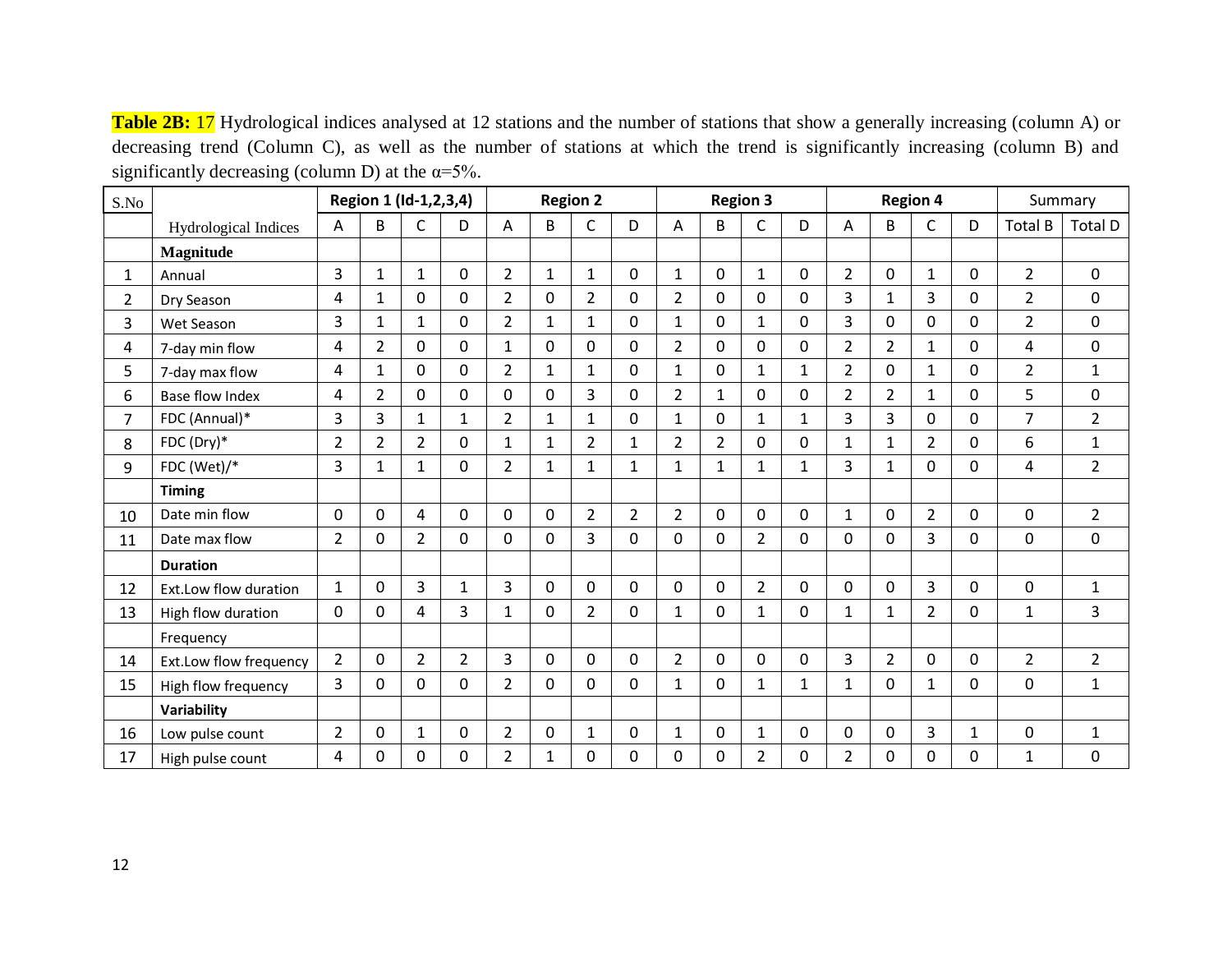Table 3: Rainfall trend (Sens's slope) in the dry and wet season and the significance level test (Z and P) for trends in the five homogenous regions with the  $\alpha=5$  % significance level for 21 stations and Lake Turkana

| <b>Season</b>  |                 | <b>Dry Season</b> |         |      | Wet season  |         |          |
|----------------|-----------------|-------------------|---------|------|-------------|---------|----------|
| <b>Regions</b> | <b>Stations</b> | Sen's slope       | Z       | p    | Sen's slope | Z       | p        |
| Region 1       | Asendabo        | 0.11              | 0.92    | 0.36 | $-0.12$     | $-0.49$ | 0.63     |
|                | Chekorsa        | 0.25              | 1.46    | 0.14 | $-0.16$     | $-0.44$ | 0.66     |
|                | L.Genet         | 0.04              | 0.30    | 0.76 | $-0.01$     | $-0.05$ | 0.96     |
|                | <b>Jimma</b>    | 0.15              | 0.59    | 0.56 | 0.07        | 1.91    | 0.06     |
| Region 2       | <b>Butajira</b> | 0.12              | 0.63    | 0.53 | 0.38        | 2.23    | 0.03     |
|                | Gedo            | $-0.31$           | $-2.58$ | 0.01 | $-1.87$     | $-4.91$ | < 0.0001 |
|                | Weliso          | $-0.09$           | $-1.08$ | 0.28 | $-0.06$     | $-0.33$ | 0.74     |
|                | Welkite         | $-0.21$           | $-0.96$ | 0.34 | $-0.09$     | $-0.42$ | 0.68     |
| Region 3       | Areka           | 0.03              | 0.19    | 0.85 | $-0.285$    | $-0.68$ | 0.50     |
|                | Bele            | 0.01              | 0.10    | 0.92 | $-0.65$     | $-0.83$ | 0.41     |
|                | Hosana          | 0.085             | 0.06    | 0.95 | $-0.02$     | $-0.12$ | 0.91     |
|                | Walaita         | 0.19              | 0.97    | 0.33 | 0.44        | 1.36    | 0.17     |
| Region 4       | Bonga           | $-0.02$           | $-0.10$ | 0.92 | 0.25        | 0.46    | 0.65     |
|                | Mizan           | $-0.02$           | $-0.06$ | 0.96 | $-0.22$     | $-0.94$ | 0.35     |
|                | Sokeru          | $-0.05$           | $-0.39$ | 0.69 | $-0.37$     | $-1.11$ | 0.27     |
|                | Tepi            | 0.01              | 0.02    | 0.98 | $-0.665$    | $-2.17$ | 0.03     |
| Region 5       | <b>Beto</b>     | 0.3               | $1.78*$ | 0.07 | 0.81        | $1.78*$ | 0.07     |
|                | Jinka           | 0.08              | 0.69    | 0.49 | 0.07        | 1.35    | 0.18     |
|                | Kemba           | 0.035             | 0.10    | 0.92 | $-0.485$    | $-0.78$ | 0.44     |
|                | Keyafer         | 0.18              | 0.65    | 0.52 | 0.63        | 1.20    | 0.23     |
|                | Konso           | $-0.13$           | $-0.90$ | 0.37 | $-0.165$    | $-0.42$ | 0.67     |
| Lake Turkana•  |                 |                   | 2.11    |      |             |         |          |

Table 4: Monthly minimum, maximum and mean temperature trends (Sen's slope), and its significance at  $\alpha = 5$  % significance level test (Z and p) for 13 stations and on Lake Turkana in the study area

|         | Selected<br><b>Stations</b> | Maximum<br>Temperature |         |          | Minimum<br>Temperature |       |          | Mean monthly<br>Temperature |      |          |
|---------|-----------------------------|------------------------|---------|----------|------------------------|-------|----------|-----------------------------|------|----------|
|         |                             | Sen's                  |         |          | Sen's                  |       |          | Sen's                       |      |          |
| Regions |                             | slope                  | Z       | p        | slope                  | Z     |          | slope                       | Z    | p        |
| Region  | <b>Jimma</b>                | 0.054                  | 3.86    | 0.0001   | 0.026                  | 4.18  | < 0.0001 | 0.036                       | 4.93 | < 0.0001 |
|         | Asendabo                    | $-0.023$               | $-1.94$ | 0.053    | 0.076                  | 3.81  | 0.0001   | 0.022                       | 2.71 | 0.007    |
| Region  | Welkite                     | 0.25                   | 5.09    | < 0.0001 | 0.056                  | 3.36  | 0.0008   | 0.153                       | 5.14 | < 0.0001 |
| 2       | Weliso                      | 0.029                  | 3.40    | 0.0007   | 0.076                  | 3.49  | 0.0005   | 0.059                       | 3.78 | 0.00016  |
|         | Butajira                    | 0.08                   | 4.22    | < 0.0001 | 0.025                  | 0.001 | 1.000    | 0.046                       | 1.8  | 0.056    |
| Region  | <b>Hosana</b>               | $-0.013$               | $-1.56$ | 0.119    | 0.063                  | 1.38  | 0.168    | 0.012                       | 2.48 | 0.013    |
| 3       | Walaita                     | 0.25                   | 3.4     | 0.001    | 0.069                  | 4.0   | 0.0001   | 0.072                       | 4.19 | < 0.0001 |
| Region  | Sokeru                      | 0.015                  | 0.84    | 0.399    | 0.026                  |       | 0.315    | 0.007                       | 1.11 | 0.268    |